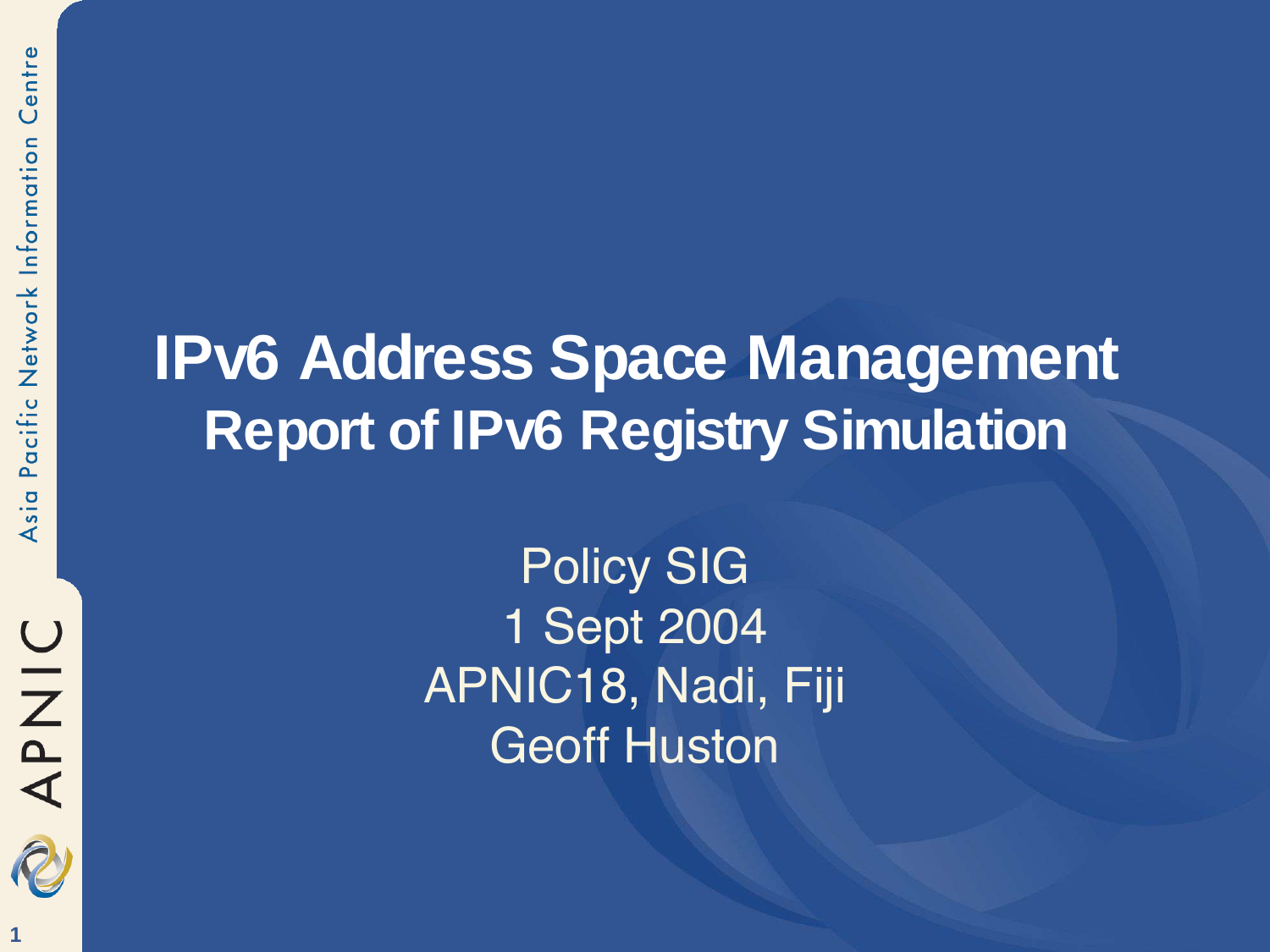#### **IPv6 Address structure**

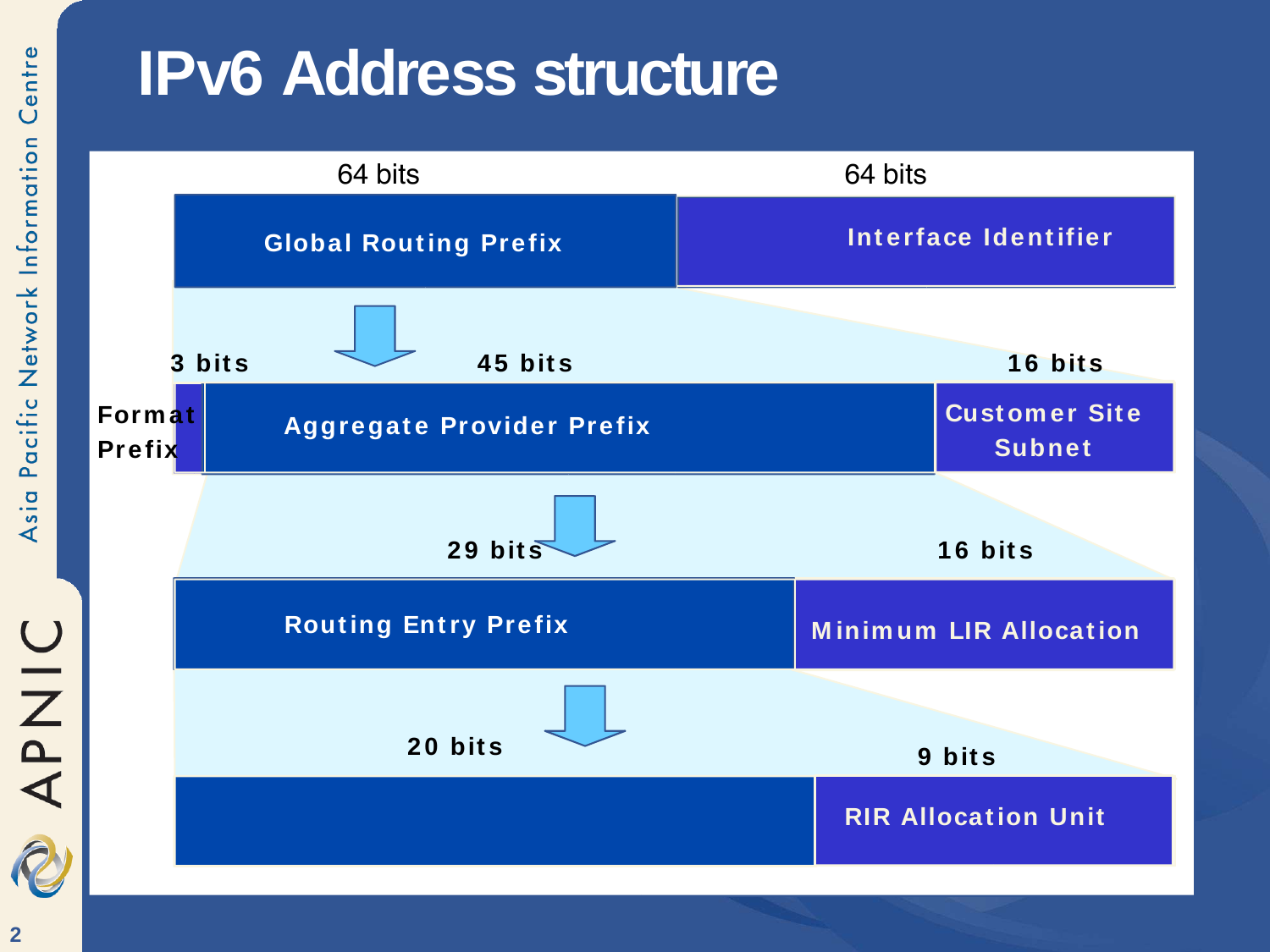#### **IPv6 Address structure**

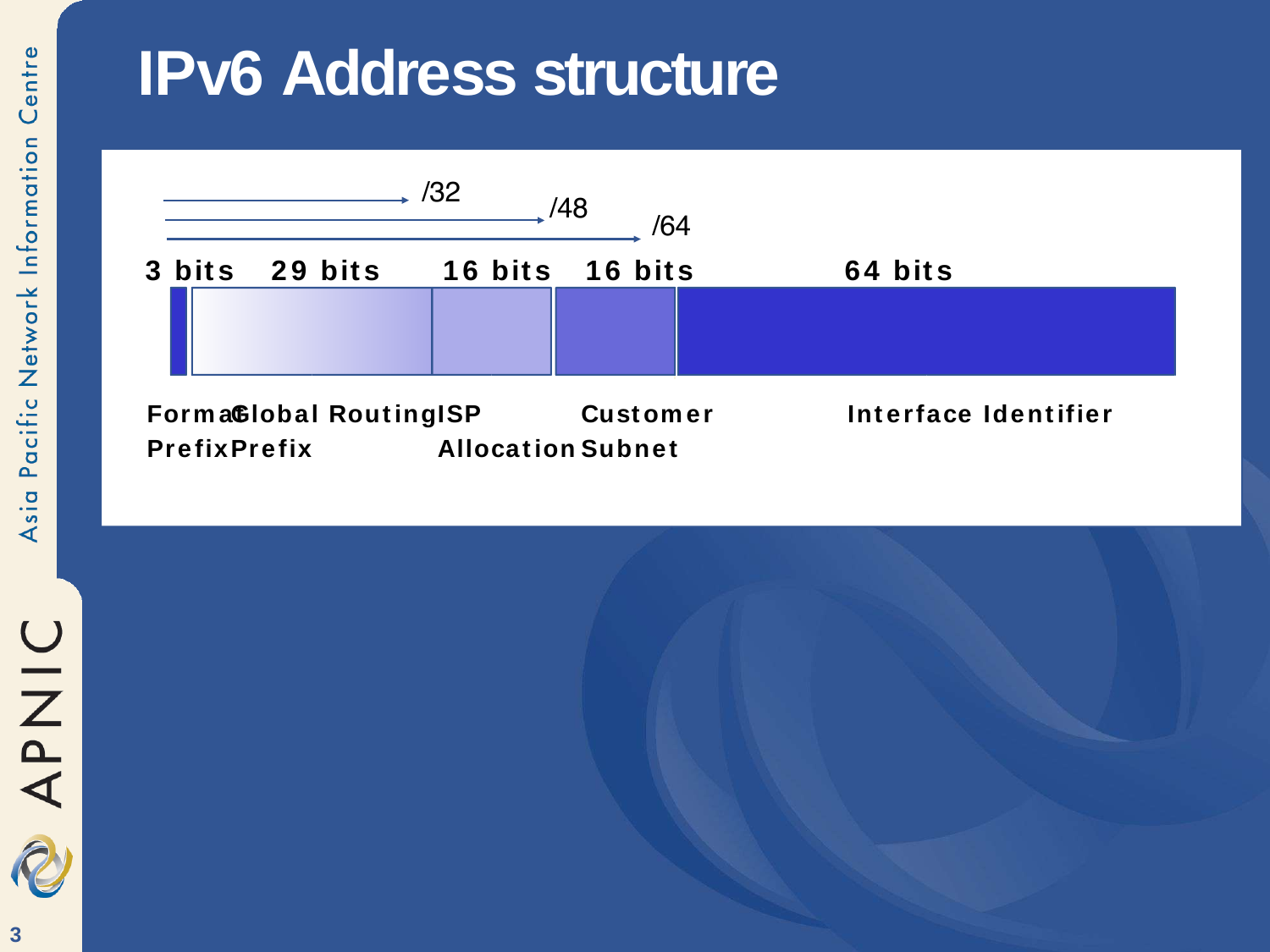#### **IANA to RIR Allocation size**



#### /23 Allocation: Each allocation supports up to 512 /32 allocations

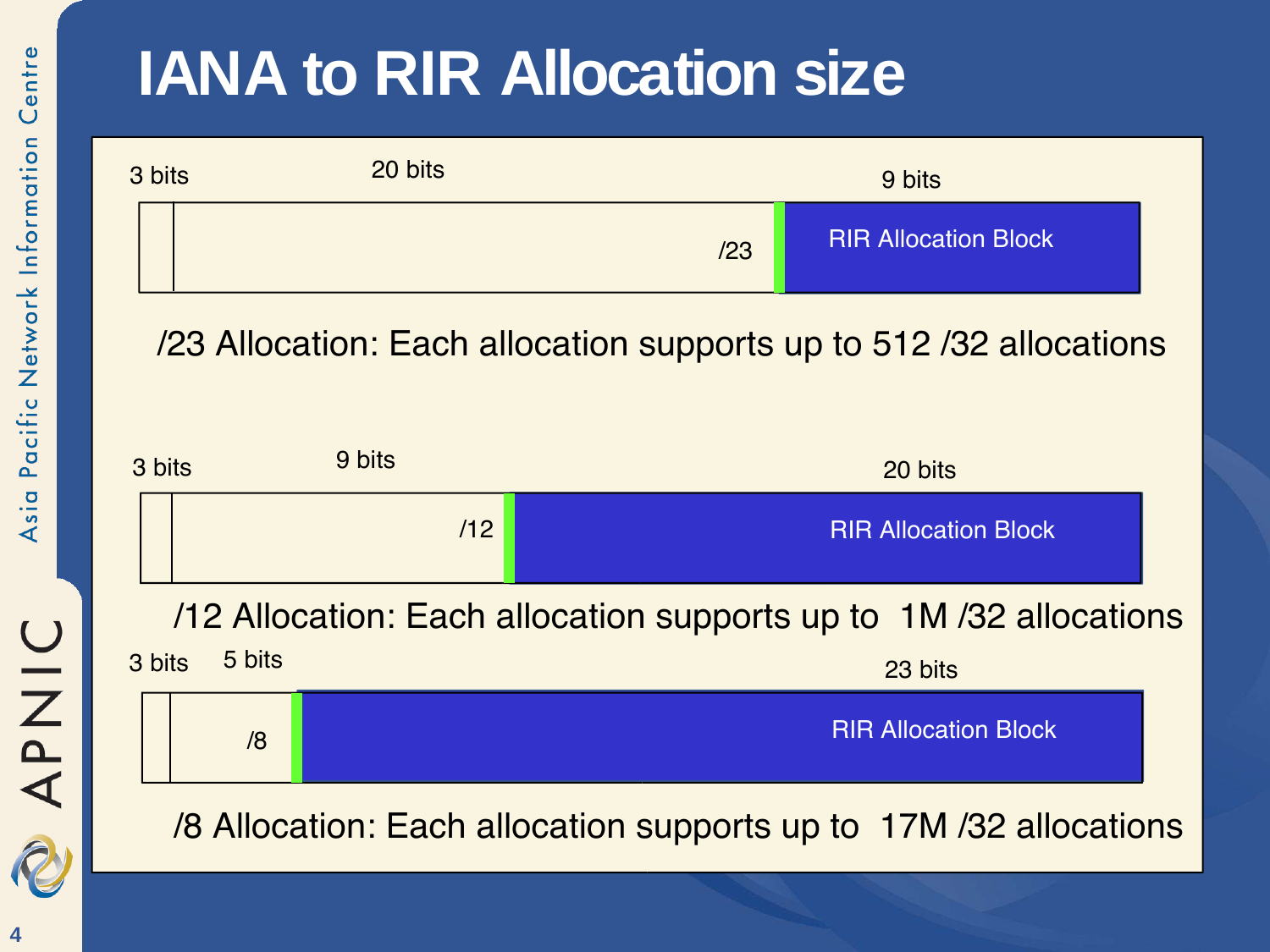#### **IANA to RIR Allocation size parameters**

- Ensuring address aggregation outcomes within the parameters of:
	- •Profile of IPv6 LIR / ISP requests
	- •Chosen Host Density metric
	- •Allocation address block lifetime
	- •Reverse space management
	- •Adopted RIR address pool management technique

APNIC

2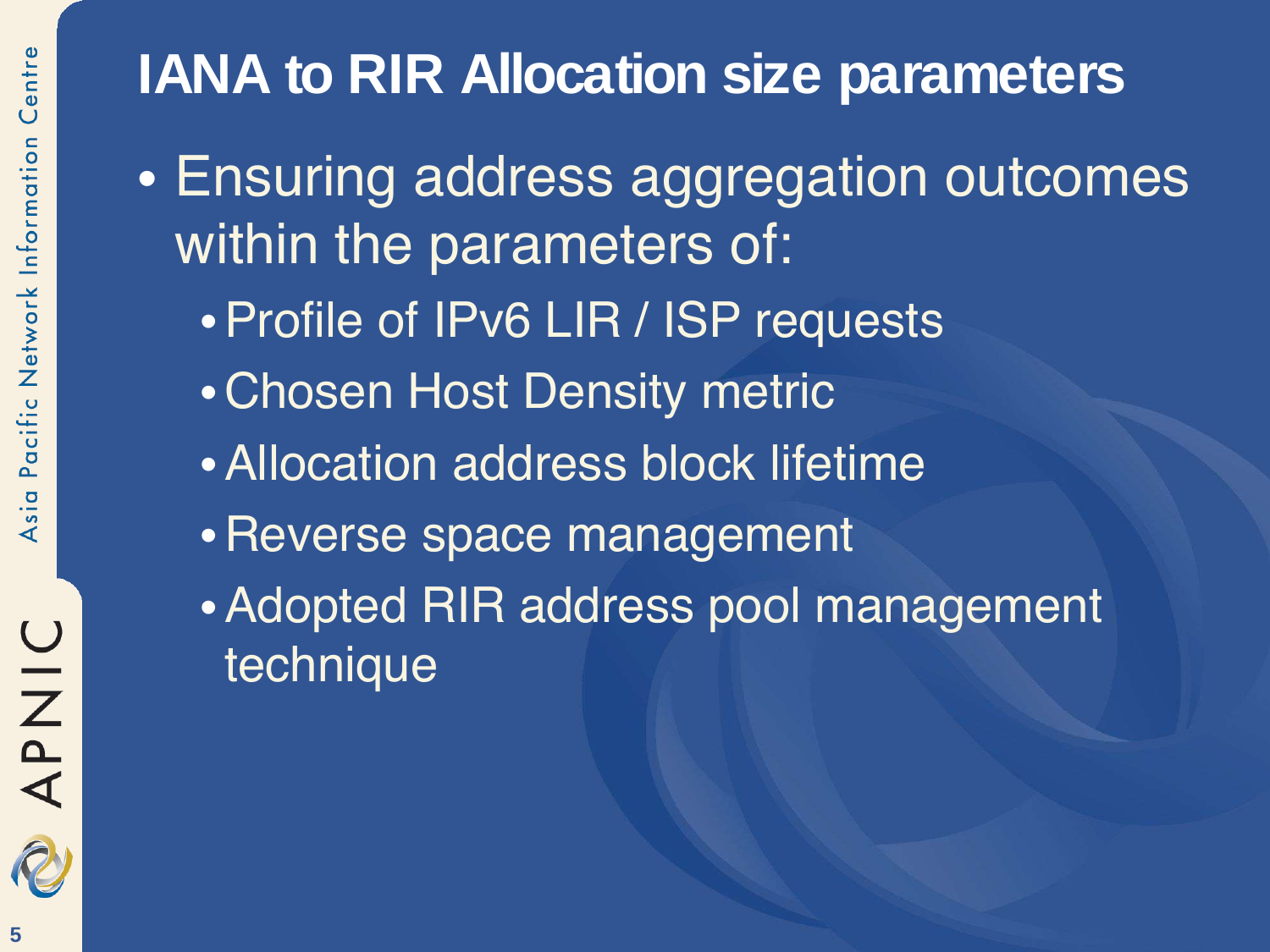#### **IPv6 Registry simulation exercise**

- Use recent RIR IPv4 allocation data to create a demand model of an IPv6 address registry
	- Assume a sequence of IPv6 transactions based on a demand model derived from the sequence of recorded IPv4 allocations
	- Convert IPv4 to IPv6 allocations by assuming an equivalence of an IPv4 end-user-assignment of a /32 with an IPv6 end-user-assignment of a /48
	- IPv4 uses a constant host density of 80% while IPv6 uses a HD-Ratio of 0.8
	- Use a minimum IPv6 ISP allocation unit of a /32

APNIC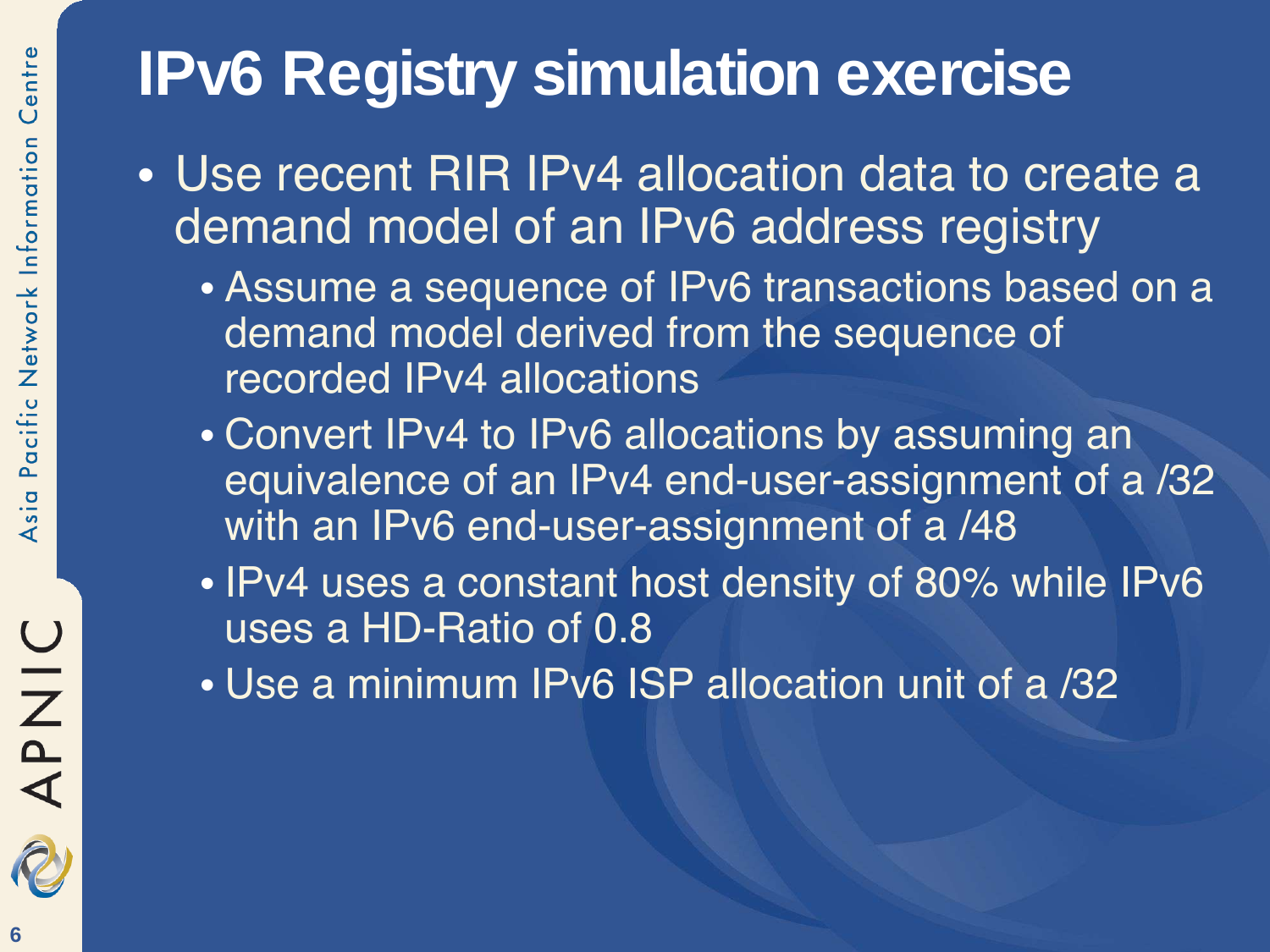#### **IPv4 / IPv6 Allocation equivalence table**

| <b>End Customer Size</b> | <b>IPv4 Allocation</b>      | <b>IPv6 Allocation</b> |
|--------------------------|-----------------------------|------------------------|
| 205                      | 124                         | 132                    |
| 410                      | 123                         | 132                    |
| 819                      | 122                         | 132                    |
| 1638                     | 121                         | 132                    |
| 3277                     | 120                         | 132                    |
| 7131                     | /18                         | 132                    |
| 12416                    | /18                         | /31                    |
| 21618                    | 117                         | /30                    |
| 37640                    | /16                         | 129                    |
| 65536                    | /15                         | 128                    |
| 114104                   | /14                         | 127                    |
| 198668                   | 114                         | 126                    |
| 345901                   | /13                         | 125                    |
| 602248                   | 112                         | 124                    |
| 1048576                  | /11                         | 123                    |
| 1825676                  | 110                         | 122                    |
| 3178688                  | /10                         | 121                    |
| 5534417                  | /9                          | 120                    |
| 9635980                  | /8                          | /19                    |
| 16777216                 | $\boldsymbol{\mathsf{\Pi}}$ | /18                    |
|                          |                             |                        |

OINAP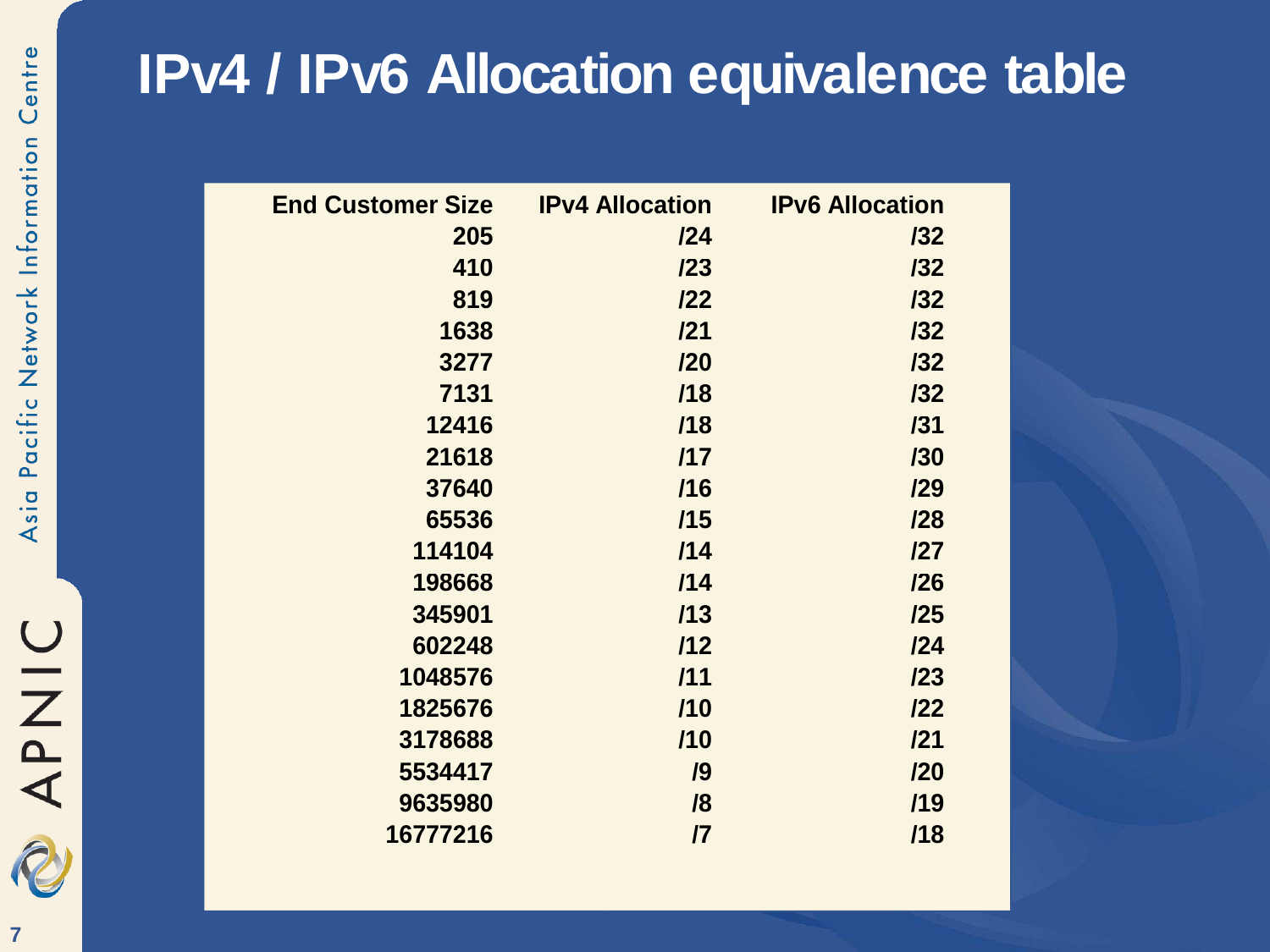## APNIC

#### **Allocation size simulation results**

**IPv6 Allocation Size**



**8**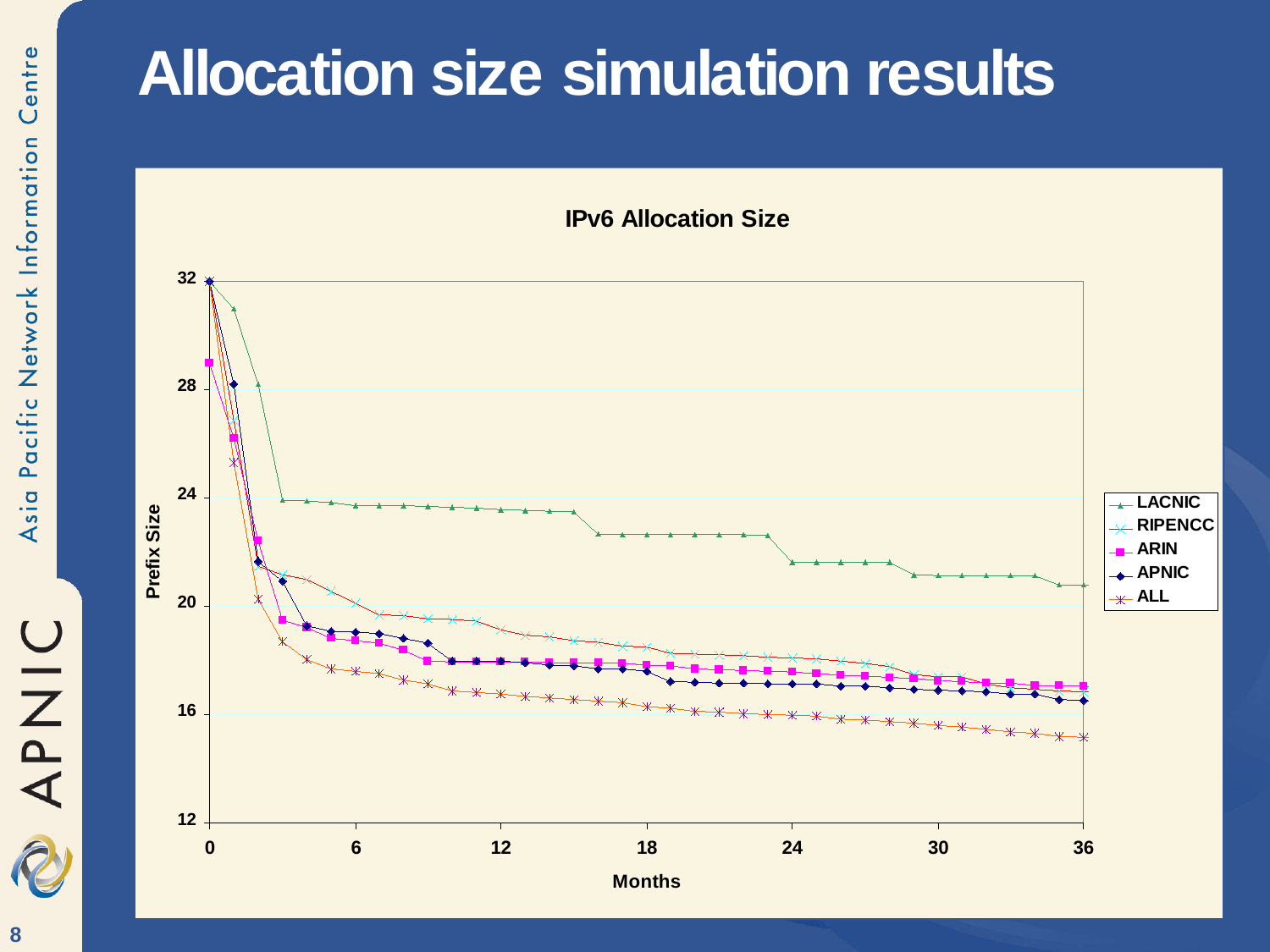### **Management algorithm simulation**

- Three algorithms have been compared
	- Sequential
		- Comparable to current IPv4 system, where each new allocation window is drawn from the remaining free pool in sequence
	- Sparse
		- Each new allocation subdivides the largest allocation window in half
	- Rate-Sparse
		- Each new allocation subdivides a window in half, where the selected window is the slowest growing allocation

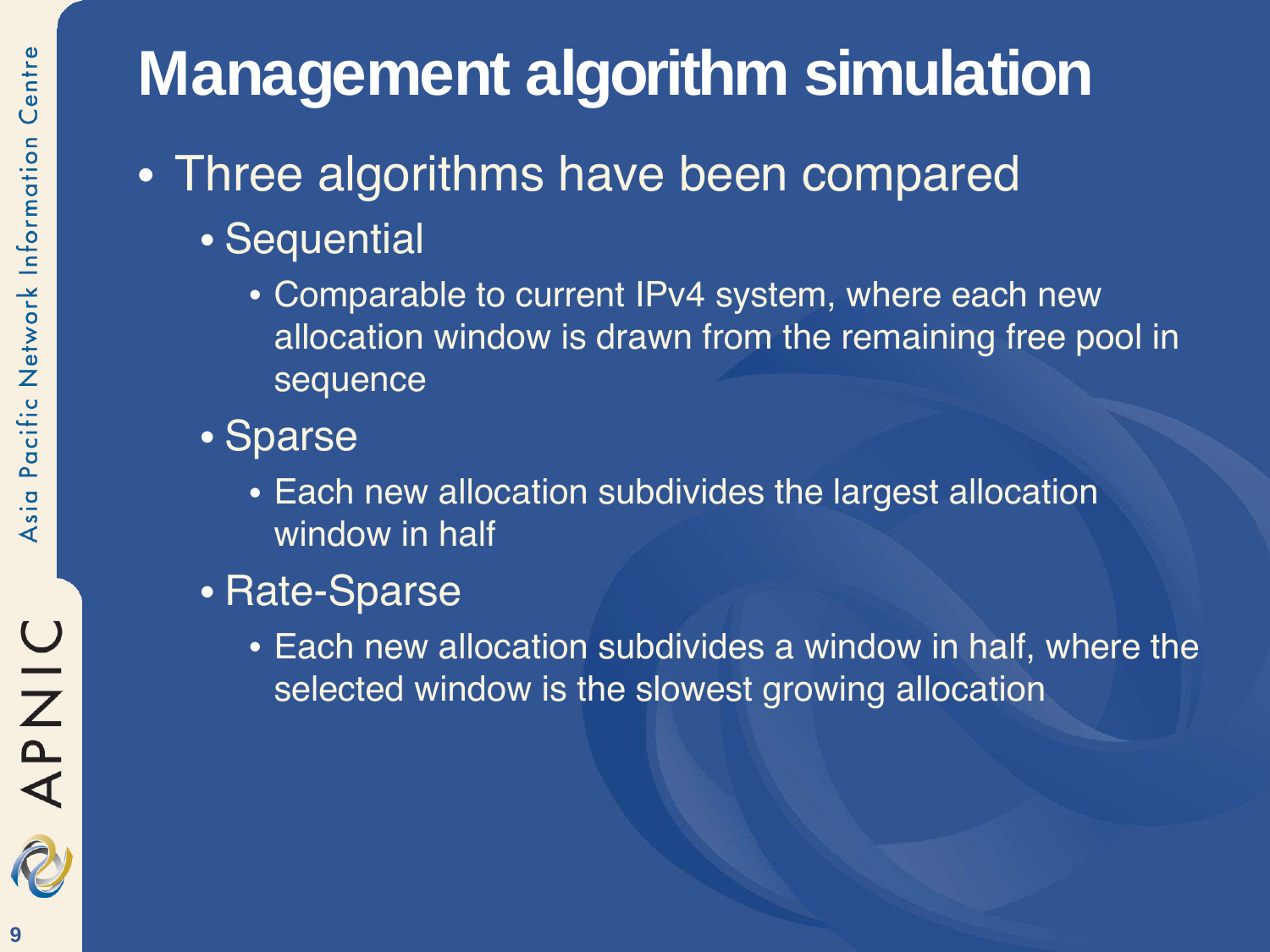# APNIC

#### **Management algorithm simulation**

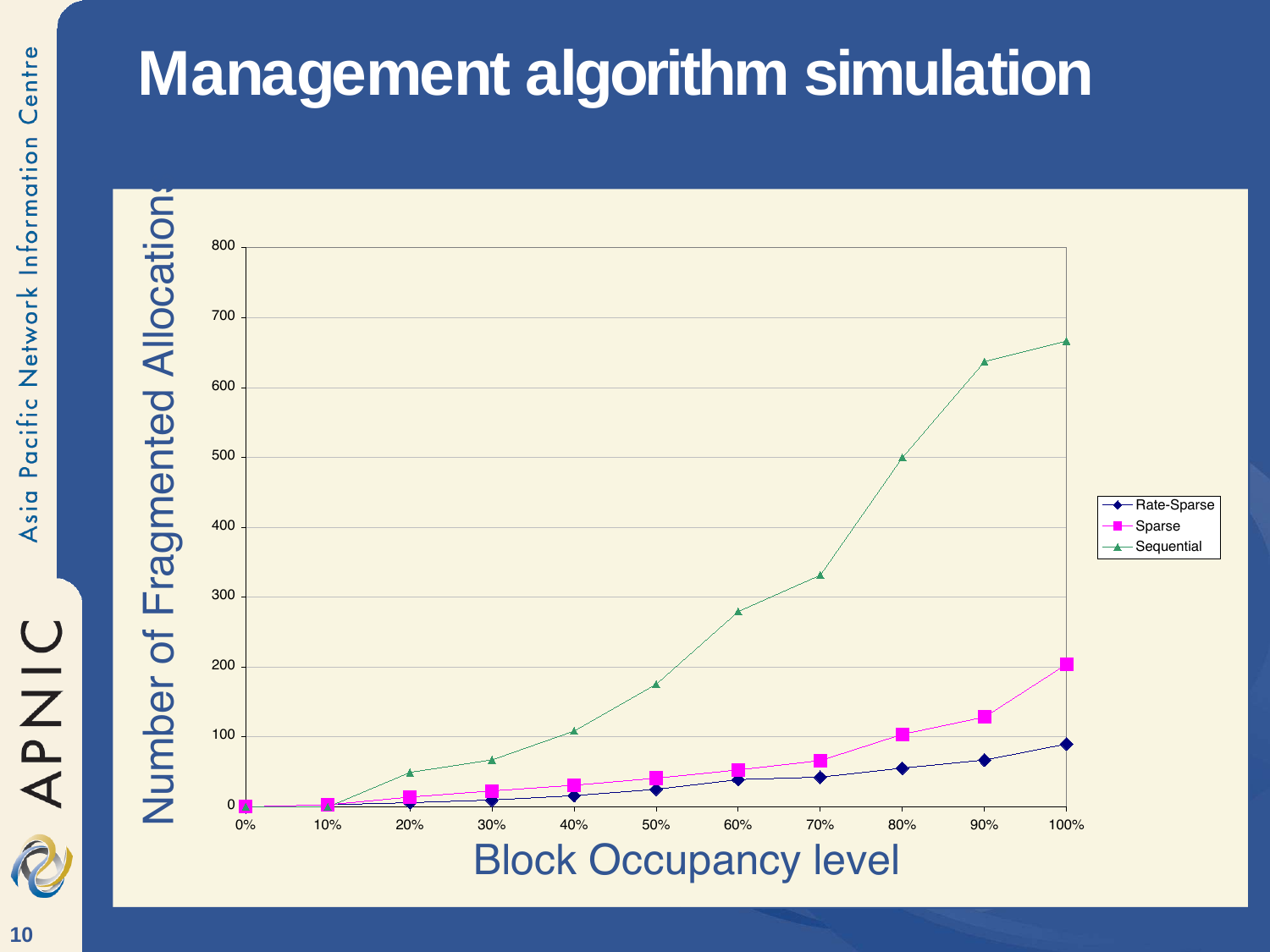#### **IANA to RIR Address block size**

- /20 block is smaller than the allocation window of some individual allocations
- /16 block has an anticipated lifetime of 36 months of RIR allocations using current allocation framework
	- /16 would have a lifetime of < 12 months assuming an IPv4 NAT ratio of 2:1
- 12 block has an anticipated lifetime of 36 months with minimal fragmentation under rate-managed sparse allocation, with NATless deployments

**OINAR**